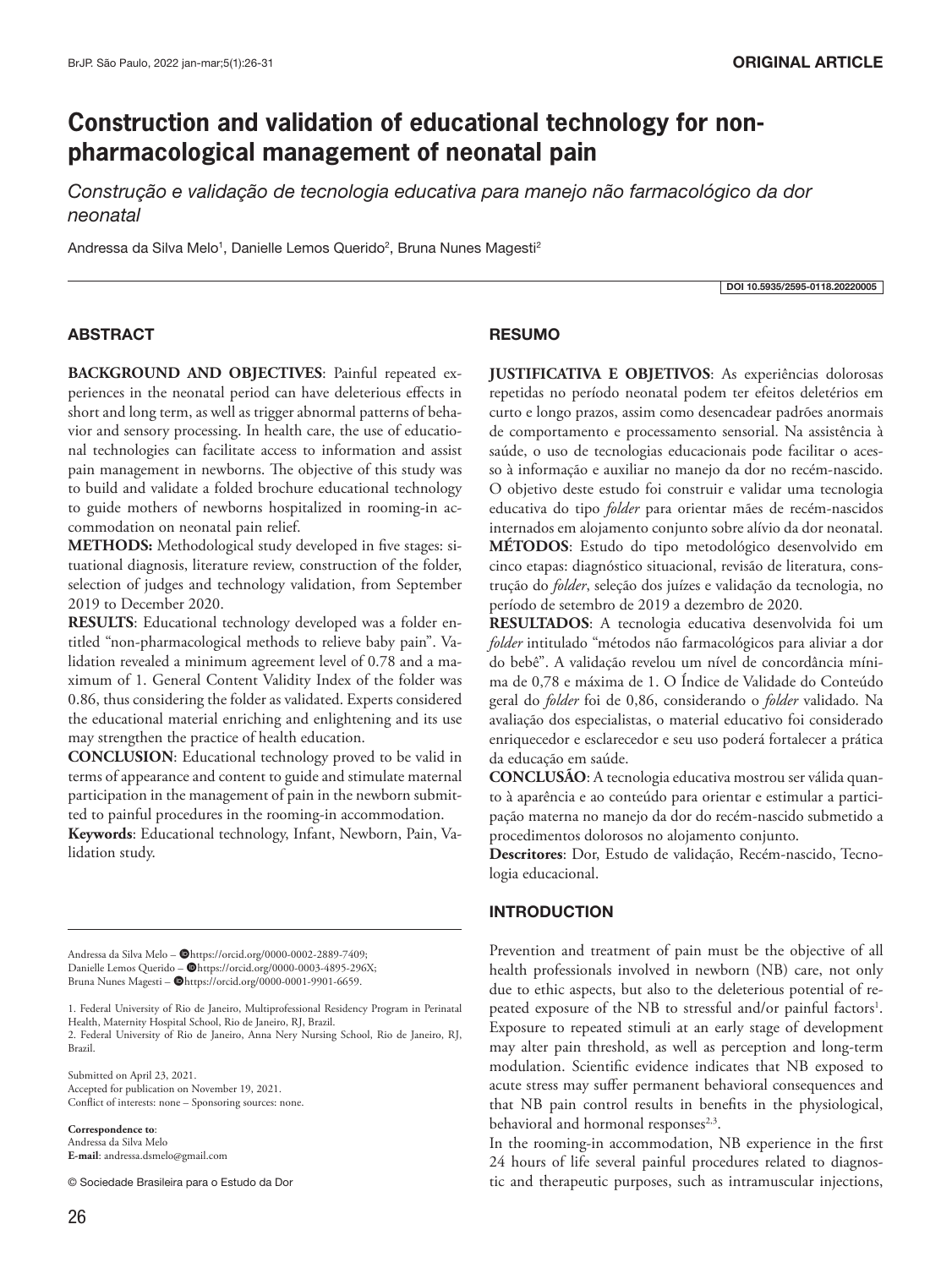blood draws, and heel puncture for blood glucose monitoring, one of the most common procedures performed in healthy term NB<sup>4,5</sup>. Non-pharmacological interventions such as breastfeeding, kangaroo position, non-nutritive suction and wrapping have been recommended for pain management during procedures because they have proven efficacy and low risk to the NB, as well as low operational cost $6,7$ .

Within this context, the mother's participation in the NB pain relief becomes fundamental, not only in the physical presence, but in the emotional and mental involvement<sup>8</sup>. In that sense, health education becomes a tool that enables the inclusion of maternal care in the process of pain management of NB submitted to painful procedures. The use of printed educational technology is a viable resource for informing and raising awareness of the population, which can build new paths for health promotion through shared knowledge and active participation, the materials being at the service of the patient's autonomy in care. Nevertheless, literature is scarce in approaches to educational tools that promote guidance about pain, specially the ones directed to maternal participation<sup>9,10</sup>.

Therefore, this lack of guidance is a challenge that highlights the need for research, especially regarding the use of educational tools that improve NB care. Aiming at the use of educational materials in clinical practice, the present study's objective was to build and validate a folded brochure educational technology to guide NB mothers in rooming-in on neonatal pain relief.

## **METHODS**

A methodological type of study developed in the period of September 2019 to December 2020 in five stages: situational diagnosis, literature review, folded brochure development, selection of judges and validation of the technology. Methodological studies feature the development of data collection instruments aimed at defining a construct, formulating the items of the instrument, developing the instructions for users, and testing the reliability and validity of the instrument.

## **Situational diagnosis**

Carried out with puerperal women in the rooming-in of a maternity hospital school, a reference institution for neonatal risk care located in Rio de Janeiro. The rooming-in area is composed of nine nursing wards, three of them with five beds, two with six beds, two with four beds and two wards deactivated due to construction works, totaling 35 beds.

An interview was conducted with the help of a structured script containing questions about the knowledge of these women about neonatal pain and its non-pharmacological management. Twenty puerperal women who met the inclusion criteria participated in this stage: mothers of full-term NB, who were effectively breastfeeding and who did not require resuscitation in the delivery room. In addition, the NB needed to have a prescription for capillary blood glucose testing.

The exclusion criteria were puerperal women who were not in clinical conditions to participate in the study with a medical diagnosis of postpartum depression; with contraindications for breastfeeding; who did not wish to breastfeed; with immediate postpartum complications; birth trauma; and those who did not wish to participate. The interview took place from September 2019 to March 2020. The women's participation was voluntary, and the sampling was defined by convenience.

The second stage of the study consisted of a literature review, using the following research question: What is the scientific production on non-pharmacological methods of pain relief for NB admitted to rooming-in units? The search was carried out in the LILACS, Medline and Cochrane Library databases during April of 2020. The descriptors "Pain", "Newborn", "Educational Technology" and "Validation Study" were used. Inclusion criteria were articles from journals in Portuguese and English, free for full reading, that addressed the research topic, and published in the last five years. The exclusion criteria were duplicate articles in the databases and articles whose abstract and full text were not found.

The articles selection in the database was initially performed by reading the titles and abstracts, for later selection after reading the full text of those that met the inclusion and exclusion criteria. Fifty-eight articles that met the inclusion criteria were found, and, of these, 38 were excluded due to not meeting the study objectives after the abstracts were read, which resulted in 20 articles used in the construction of the educational technology.

## **Folder development**

In the third stage, held between May and June 2020, the development of the preliminary content of the folder material started from the gaps and doubts pointed out by the puerperal women and answered based on the evidence found in the second stage of the study. The content was sent to an illustration and design professional for the creation of the graphic designs, formatting, and layout. The first version of the folder was submitted to the judges for validation.

## **Selection of judges**

The judges selection for the validation of the appearance and content of the folder was carried out from June to September 2020. The identification of the judges was established intentionally, through the search of curricula in the database of the *Conselho Nacional de Desenvolvimento Científico e Tecnológico* (CNPq - National Council for Scientific and Technological Development). The professionals who met the following criteria were considered expert judges: being a nurse; having a master's and/or doctor's degree; having researched neonatal nursing, neonatal pain, and NB health; working in the fields of NB health, neonatal nursing, neonatal pain, health promotion, and health education.

An e-mail invitation letter containing the research objectives and the Free and Informed Consent Term (FICT) was sent to the selected judges. After consent to participate, the folder in Portable Document Format (PDF) and the evaluation instrument were sent via Google Forms**®** . A number between six and 20 judges is recommended for the validation process. This is not well defined in the literature, but people who study and have experience on the subject to be evaluated are considered. Thus, the number reached, consisting of 16 judges, was considered sufficient for the validation of content.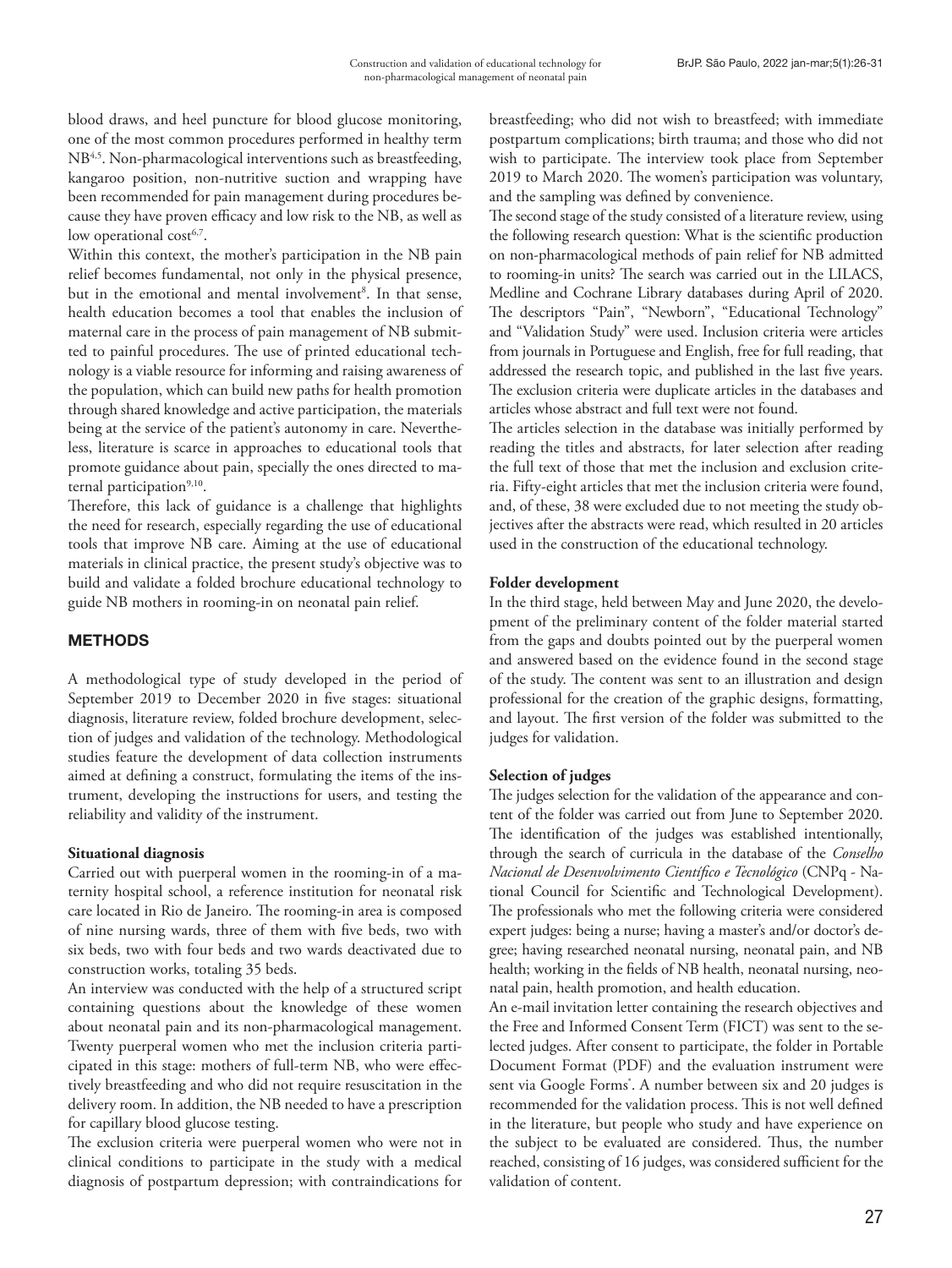#### **Content validation**

In order to validate the folder, an adapted content validation instrument structured in two parts was used: the first with the judges' characterization, and the second divided into three blocks: 1- Objectives: the purposes, goals or similar to be achieved with the use of the educational material; 2- Structure and presentation: how the guidelines are presented, including its general organization, structure, presentation strategy, coherence and formatting; 3- Relevance: the characteristic that assesses the degree of significance of the presented educational material<sup>11</sup>.

The development of the items was done according to their relevance and relation to the object being studied: educational technology for non-pharmacological management of pain in NB through maternal care, and they were related to the adequacy of the information, language, illustrations, applicability in the scientific environment, size, information sequencing, if the folder serves as a basis for multipliers and suggestions for material improvement.

Therefore, the propositions were presented to the judges in blocks of analysis and organized as a measurement tool, using a Likert-type scale<sup>12</sup>. Four levels of response were used: 1. Inadequate; 2. Partially adequate; 3. Adequate; 4. Totally adequate. After the judges assessed the content, content validation was performed descriptively, using the Content Validity Index (CVI), considering a CVI of 0.78. The CVI is a widely used formula for data analysis for content validation of instruments in the health field. There is no consensus in the literature about the acceptable concordance rate. Some authors argue that the number of judges should be considered. With the participation of less than five raters, all should agree to be representative. In the case of six or more, a rate of no less than  $0.78$  is recommended<sup>12,13</sup>.

The CVI calculation was done through the sum of items marked as "3. Adequate" and "4. Totally adequate'' by the judges divided by the total answers.

#### Formula: CVI = Number of answers 3 or 4 Total number of answers

The development of the study met the national and international standards of ethics in research involving human beings, in accordance with the Resolution MS/CNS 466/2012, and was approved by the Research Ethics Committee of the Maternity Hospital School of the Federal University of Rio de Janeiro, opinion number: 3.522.231.

#### RESULTS

The final version of the folder, "non-pharmacological methods to relieve baby pain", was composed of two pages in A5 format, double-sided, with 2 folds and 7 illustrations in total (Figure 1). The folder was divided into seven topics: definition of neonatal pain, identification of pain in the NB, breastfeeding, kangaroo position, non-nutritive suction, wrapping the baby and situations in which one can use non-pharmacological methods to relieve NB pain, which resulted in the folder's sections.

For the process of situational diagnosis, 20 puerperal women were interviewed. Table 1 describes the variables of the participants of the first stage of the study. About 50% of the women interviewed were between 18 and 29 years old, 65% were single, 60% declared having brown skin, 45% had completed high school and 70% declared being employed.

The answers obtained in the first stage of the study were essential to outline the content addressed in the folder from the level of prior knowledge of mothers about neonatal pain of term NB undergoing calcaneal puncture in rooming-in accommodation. For this, a structured interview script was developed, which verified that 90% of the interviewees believed that the NB feels pain, 95% had no knowledge about neonatal pain and 75% believed that there are ways to relieve NB pain.

As for the methods of neonatal pain relief, 27% of women believed that analgesic drugs are the most effective methods to relieve pain in infants, followed by breastfeeding (22%), kangaroo position/skin-to-skin contact (21%) and pacifier (9%). Of the interviewees, 21% could not give an opinion.

Regarding the manifestations of pain, 70% of the answers indicate crying as the most frequent sign of NB pain, followed by facial expressions with 19% and body movements with 11%. A consensus among all interviewees, 100% of them considered maternal participation as important in the care of NB pain.

Table 1. Description of the variables of puerperal women participating in the situational diagnosis stage

| n              | $\%$     |
|----------------|----------|
|                |          |
| $\overline{2}$ | 10       |
| 10             | 50       |
| 8              | 40       |
|                |          |
| 13             | 65       |
| $\overline{7}$ | 35       |
| 0              | 0        |
|                |          |
| 0              | $\Omega$ |
| 5              | 25       |
| 0              | $\Omega$ |
| 3              | 15       |
| 12             | 60       |
|                |          |
| $\overline{2}$ | 10       |
| $\overline{2}$ | 10       |
| 4              | 20       |
| 9              | 45       |
| 0              | $\Omega$ |
| 3              | 15       |
|                |          |
| 14             | 70       |
| 6              | 30       |
|                |          |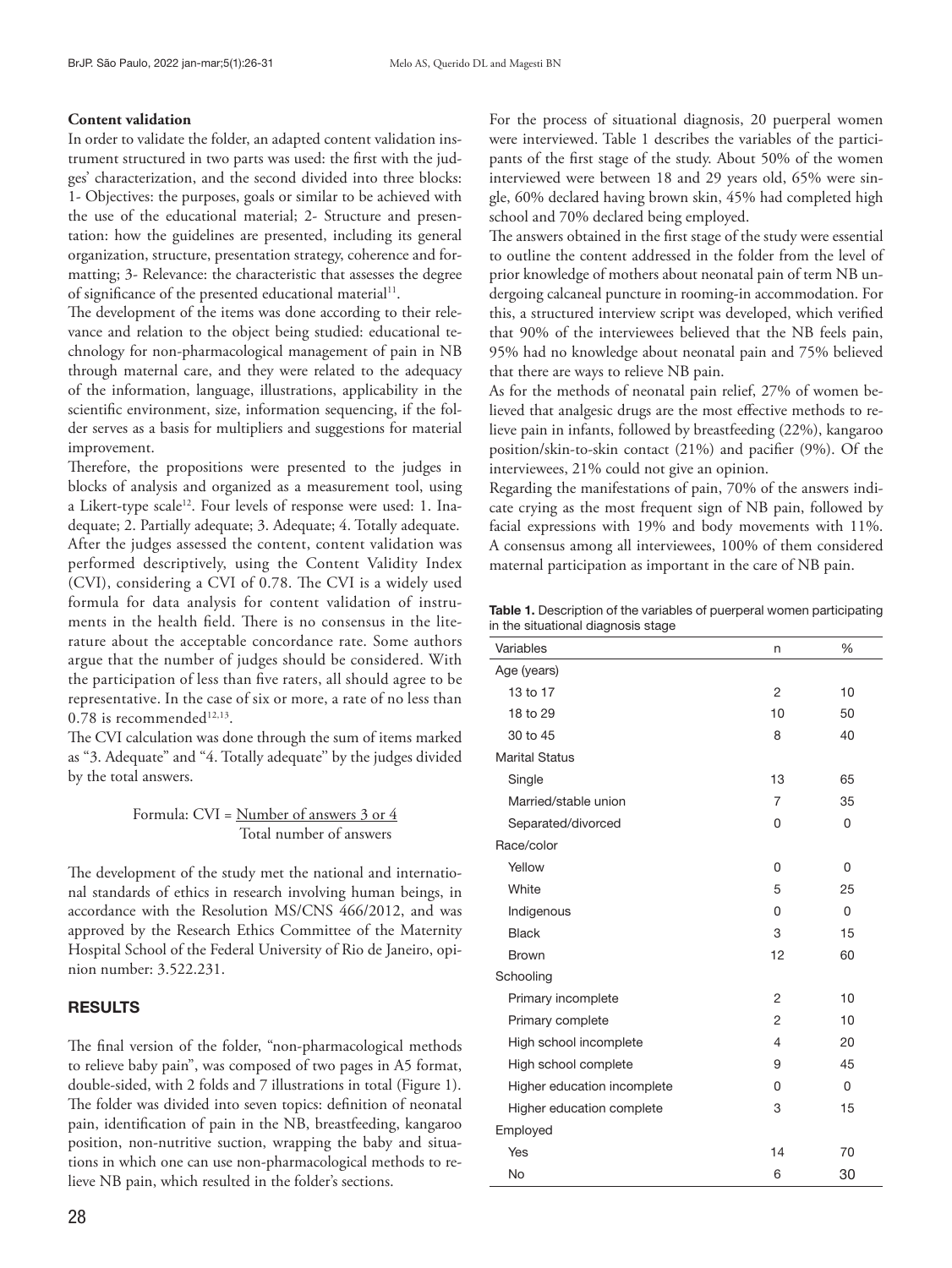

Figure 1. Non-pharmacological methods to relieve baby pain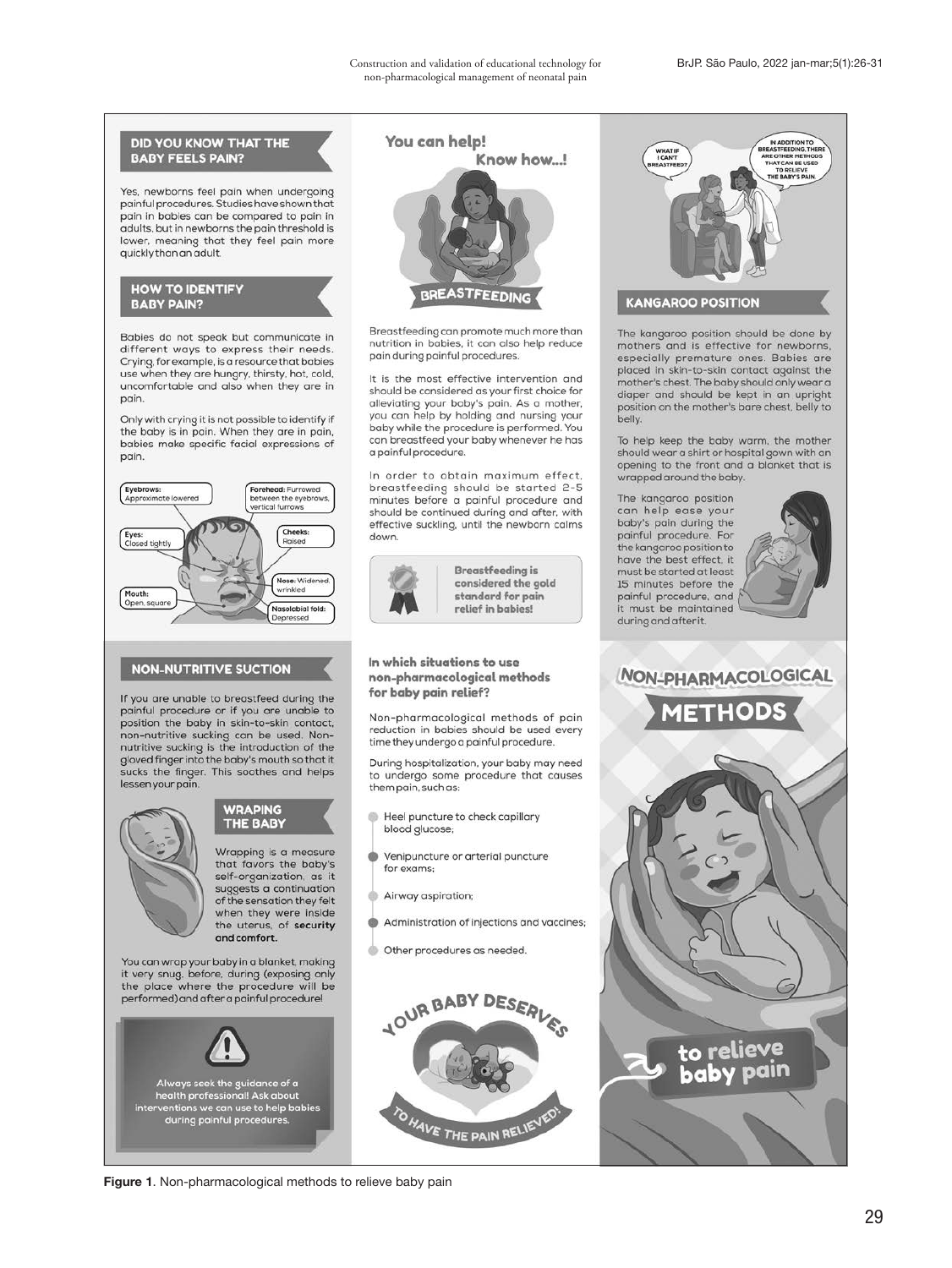Regarding the preparation of the folder's text, a wealth of content was found, however, some information had high scientific level, which made comprehension difficult. The information considered essential to provide adequate support were paraphrased again, considering the objectivity, accessible language, easy understanding and attractiveness of the information. The ideas were highlighted through illustrations that took ethnic diversity into consideration. The illustrations were placed close to the text to which they referred, using images that were relevant to the reality of the target audience. An initial template was prepared with the topics, texts, and images that were sent to an illustration and design professional for the development of graphic design, formatting, and layout.

After the folder development process, the fourth stage was carried out, which was the selection of experts. Sixteen judges, considered experts after meeting the inclusion criteria, participated in the validation process; all were nurses, 31.2% had a master's

Table 2. Description of objectives, structure, presentation, and relevance in the Educational Technology evaluation stage

| <b>Objectives</b>                                                                                                                  | <b>CVI</b> |
|------------------------------------------------------------------------------------------------------------------------------------|------------|
| Are consistent with the NB needs regarding neonatal<br>pain care.                                                                  | 0.87       |
| Promotes change in behavior and attitudes.                                                                                         | 0.81       |
| Structure and presentation                                                                                                         | <b>CVI</b> |
| Messages are presented in a clear and objective man-<br>ner.                                                                       | 0.81       |
| Can be inserted in the scientific neonatal field.                                                                                  | 0.93       |
| The information presented is scientifically correct.                                                                               | 0.87       |
| The proposed content has a logic sequence.                                                                                         | 0.87       |
| The material is appropriate for the sociocultural level of<br>the proposed target audience.                                        | 0.78       |
| The information is well structured in subject-verb agree-<br>ment and spelling.                                                    | 1.00       |
| The writing style corresponds to the knowledge level of<br>the target audience.                                                    | 0.78       |
| Illustrations are expressive and sufficient.                                                                                       | 0.81       |
| The illustrations present key visual messages so the<br>readers can understand the main points on their own.                       | 0.81       |
| The length of the title and topics are appropriate.                                                                                | 1.00       |
| The conversational style facilitates text comprehension.                                                                           | 0.81       |
| Relevance.                                                                                                                         | <b>CVI</b> |
| Topics portray key aspects that should be reinforced.                                                                              | 0.93       |
| The material proposes to the target audience to acquire<br>knowledge regarding the non-pharmacological mana-<br>gement of NB pain. | 0.93       |
| It's suitable for use by any health professional in their<br>educational activities.                                               | 0.81       |

CVI = content validity index.

degree and 68.8% a doctorate. The judges had an average of 15 years of professional experience.

In the process of judging the items that make up the folder's validation instrument, which is the fifth step of the methodology, none of the judges evaluated the items as inappropriate. All reached agreement within the established level (CVI > 0.78). Results are shown in table 2.

As shown in table 2, from the total of 17 items comprising the folder validation instrument, the items "the information is well structured in subject-verb agreement and spelling." and "the length of the title and topics are appropriate, "showed perfect concordance index (CVI = 1.00). According to the average of the proportion of items rated as "Adequate" and "Totally "adequate'' by the judges, the ''relevance'' block presented a higher average validation, followed by the ''structure and presentation'' block and the ''objectives'' block, as shown in table 3.

Table 3. Mean Content Validity Index

| <b>Blocks</b>              | <b>CVI</b> |
|----------------------------|------------|
| Objectives                 | 0.84       |
| Structure and presentation | 0.85       |
| Relevance                  | 0.89       |
| General                    | 0.86       |

#### **DISCUSSION**

In this study, an educational technology in the form of a folded brochure for maternal guidance on the non-pharmacological management of NB pain was developed and validated. The production of evidence on the use of technologies to strengthen actions in health education is growing. Furthermore, the importance of education for maternal participation in NB care is observed, and it is necessary that nurses mediate these actions, using tools that facilitate the learning process, such as the use of educational technologies<sup>14</sup>.

Studies show that the practice of developing, validating, and applying educational materials has shown positive results<sup>15,16</sup>. Thus, it's important that educational technologies about the non-pharmacological management of neonatal pain be developed and validated for use in clinical practice, to contribute to improve NB care.

As important as the reliability of the information contained in an educational technology is the understanding of those for whom it's intended. The development of printed educational materials is a means of communication between the professional and the patient that requires a direct and intuitive way to convey the addressed content<sup>17</sup>. Thus, it's essential that the target audience can easily comprehend the health educational materials.

When developing an educational material, it's necessary to know the population context for which it's intended, through a participatory, communicative, and collective approach, in order to define care strategies<sup>14-18</sup>. Therefore, the present study was also concerned with building an educational material that could be easily comprehended, with easy-to-understand vocabulary and illustrations.